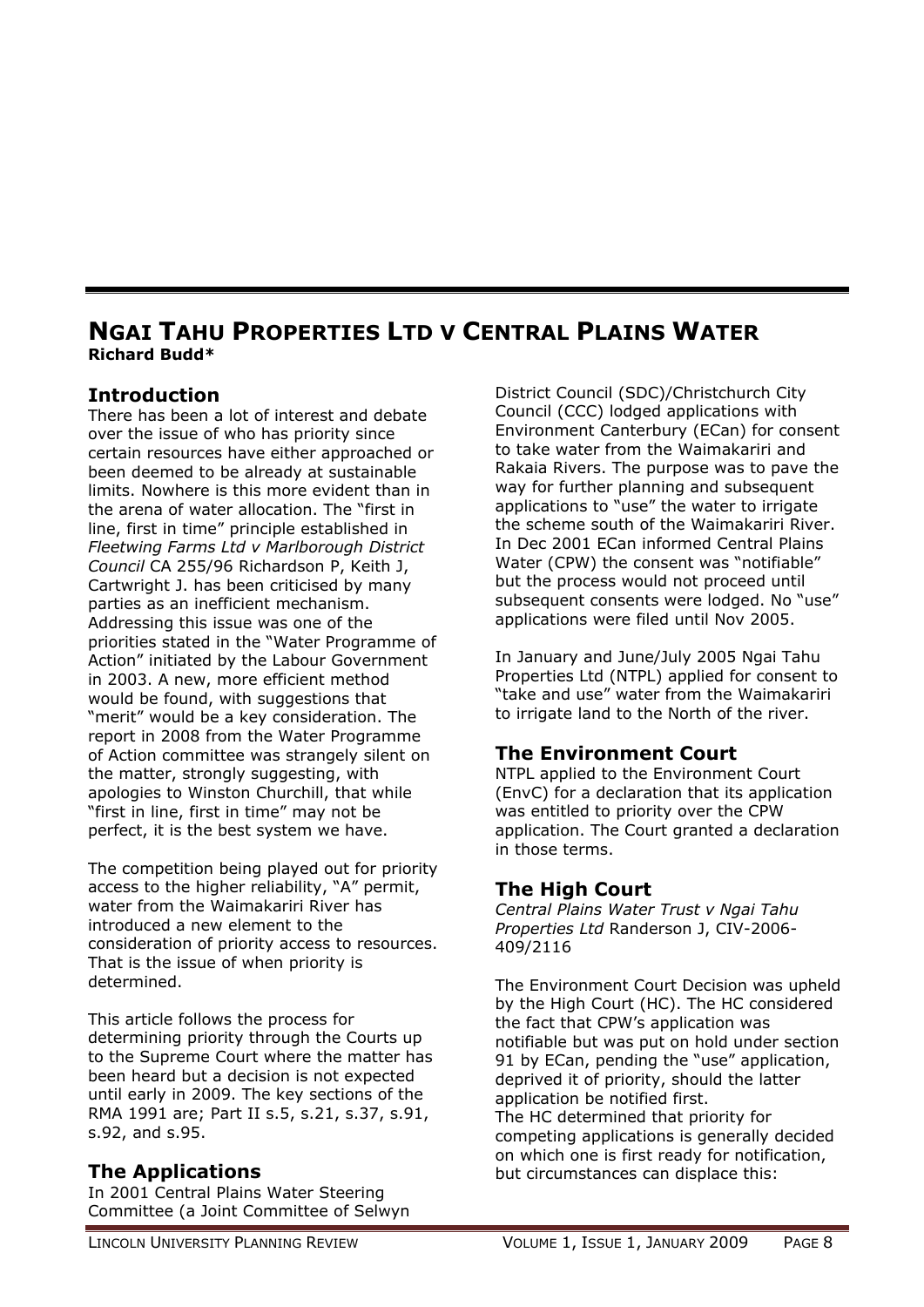- A request for further information under s.92; and/or
- A decision under s.91 to not proceed with notification pending further applications; or
- Unreasonable delay by an applicant.

Randerson J granted leave to appeal his decision to the Court of Appeal (CA), being satisfied that the case raised serious issues of general and public importance relevant not only to these two parties but to other applications for resource consents and to Territorial Local Authorities (TLAs) and Regional Councils (RCs) dealing with competing applications for finite resources.

### **The Court of Appeal**

*Central Plains Water Trust v Ngai Tahu Properties Ltd* [2008] NZCA 71. Hammond Robertson and Baragwanath J,

Each party accepted the result in Fleetwing (to which the CA is bound) to the extent that they accept the priority principle. Fleetwing addressed the legal test for determining priorities for hearing competing appeals in the Environment Court. The Court "stands in the shoes of the Council" so priority must be determined the same way. Rather than competing appeals this case turns on competing applications to the Council. But CPW and NTPL advanced competing submissions as to the application of the Fleetwing decision. See *Fleetwing Farms Ltd v Marlborough District Council* CA 255/96 Richardson P, Keith J, Cartwright J.

Lords Simon and Diplock in *Maunsell v Olins* [1975] AC 373 at 391 observed that statutory language, like all language, is capable of an almost infinite graduation of "register". They noted that it is the duty of the court to tune in to such register and to interpret the statutory language so as to give it the primary meaning which is appropriate to the register unless it is clear that some other meaning must be given to achieve the statutory purpose or to avoid injustice, anomaly, absurdity or contradiction.

The text of the RMA provides no clear answer. Leave to appeal was granted under s.144(2) of the Summary Proceedings Act 1957, imported by s.308 RMA. The questions posed by the HC are:

1. Whether the determination of priority between competing applications for resource consents should be determined

by which one is ready first for notification;

2. If the answer to (1) is yes whether a decision under s.91 of the RMA not to proceed with notification means that the application is not ready for notification until the additional consents are made.

The *Fleetwing* judgement placed significance on the legislative timetable

- S.21 duty to avoid unreasonable delay
- S.95 notification in 10 working days
- S.92 10 days further info sought
- S.37 time extensions

The CA, having emphasized the time limits concluded:

- Each application is to be determined on its own merits. RMA does not allow for comparative assessment of competing claims.
- RMA does not provide for the refusal of an application on the ground that another one might meet a higher standard than the Act specifies.

So *Fleetwing* decided that priority is determined on a first come first served basis; and each application must be considered individually on its merits without regard to other applications. *Fleetwing* did not determine at what stage priority is achieved. Unless the case is distinguishable, only this last point was open for the CA to decide.

ECan, 21/12/01 in writing, to CPW advised that the "Take" application was notifiable without the need for further information. However the letter went on to say notification would be deferred under s.91 as further applications would be required. ECan, in August 2004, wrote to CPW drawing attention to the substantial delay in obtaining the further information sought and referring to s.21, the duty to avoid unreasonable delay. CPW responded (15/10/04) advising that the application was to be pursued. ECan (18/03/05) wrote to CPW requiring further info by 31/03/05 or it would withdraw the application. The timeframe was subsequently extended, amendments were made to the application and the further applications were received on 24/11/05. ECan notified all consents, satisfied that sufficient information was at hand, on 24/06/06. This was 9 months after notification and 4 months after the hearing of Ngai Tahu's application. Given that priority is to be determined on a 'first in line, first in time' basis, the question for the CA was how and at what stage